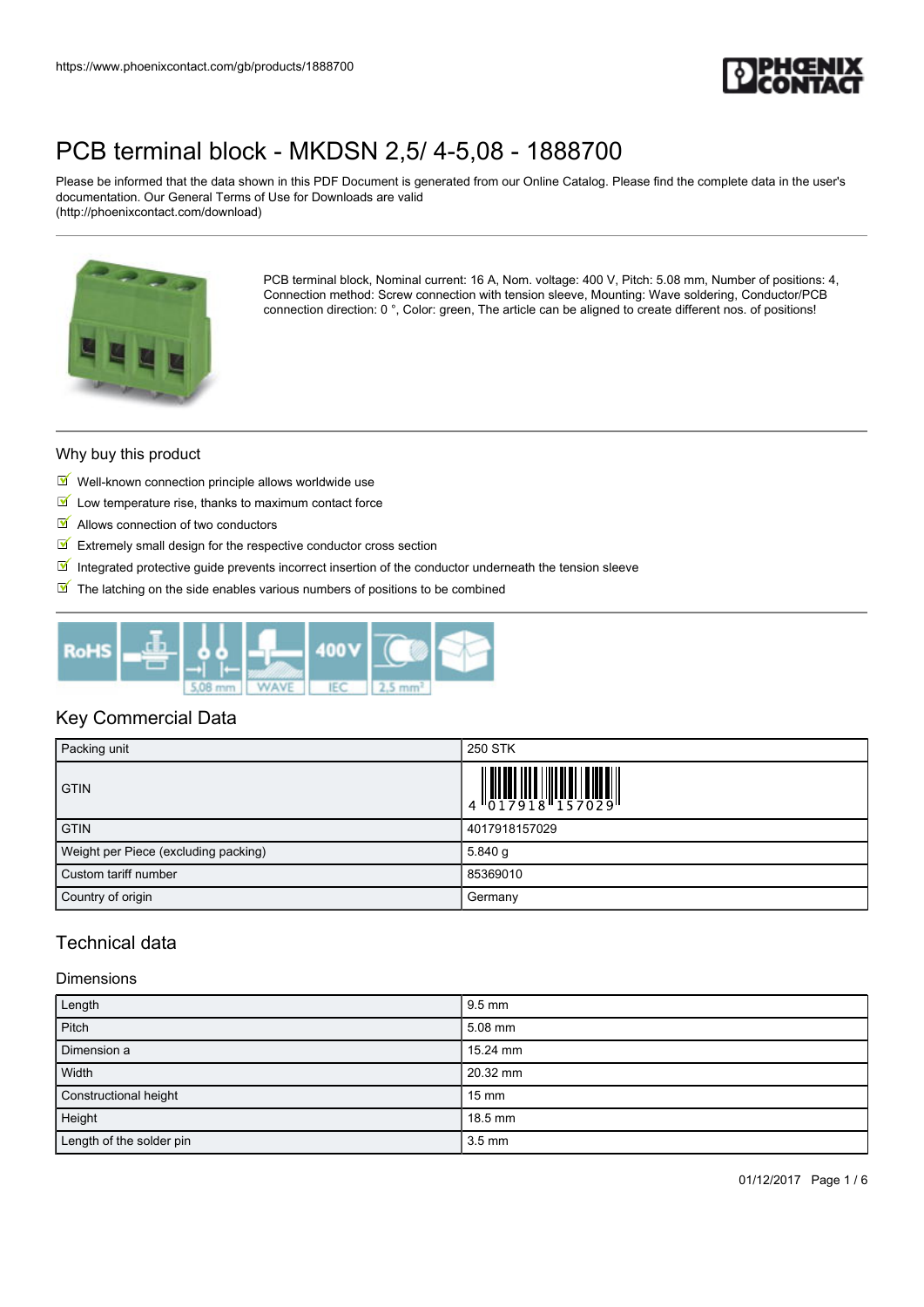

## Technical data

#### Dimensions

| Pin dimensions                                                             | $0,8 \times 0,9$ mm                                       |  |
|----------------------------------------------------------------------------|-----------------------------------------------------------|--|
| Hole diameter                                                              | $1.3 \text{ mm}$                                          |  |
| General                                                                    |                                                           |  |
| Range of articles                                                          | MKDSN 2,5                                                 |  |
| Insulating material group                                                  |                                                           |  |
| Rated surge voltage (III/3)                                                | 4 kV                                                      |  |
| Rated surge voltage (III/2)                                                | 4 kV                                                      |  |
| Rated surge voltage (II/2)                                                 | 4 kV                                                      |  |
| Rated voltage (III/3)                                                      | 250 V                                                     |  |
| Rated voltage (III/2)                                                      | 400 V                                                     |  |
| Rated voltage (II/2)                                                       | 630 V                                                     |  |
| Connection in acc. with standard                                           | EN-VDE                                                    |  |
| Nominal current I <sub>N</sub>                                             | 16 A                                                      |  |
| Nominal cross section                                                      | $2.5$ mm <sup>2</sup>                                     |  |
| Maximum load current                                                       | 16 A (with a 2.5 mm <sup>2</sup> conductor cross section) |  |
| Insulating material                                                        | PA                                                        |  |
| Solder pin surface                                                         | Sn                                                        |  |
| Flammability rating according to UL 94                                     | V <sub>0</sub>                                            |  |
| Internal cylindrical gage                                                  | A <sub>3</sub>                                            |  |
| Stripping length                                                           | 6.5 mm                                                    |  |
| Number of positions                                                        | 4                                                         |  |
| Screw thread                                                               | M <sub>3</sub>                                            |  |
| Tightening torque, min                                                     | 0.5 Nm                                                    |  |
| Tightening torque max                                                      | 0.6 Nm                                                    |  |
| Connection data                                                            |                                                           |  |
| Conductor cross section solid min.                                         | $0.2$ mm <sup>2</sup>                                     |  |
| Conductor cross section solid max.                                         | $2.5$ mm <sup>2</sup>                                     |  |
| Conductor cross section flexible min.                                      | $0.2 \text{ mm}^2$                                        |  |
| Conductor cross section flexible max.                                      | $2.5$ mm <sup>2</sup>                                     |  |
| Conductor cross section flexible, with ferrule without plastic sleeve min. | $0.25$ mm <sup>2</sup>                                    |  |
| Conductor cross soction florible, with ferrule without plactic cleave move | $125 \text{ mm}^2$                                        |  |

| Conductor cross section flexible, with ferrule without plastic sleeve max. | $2.5$ mm <sup>2</sup>  |
|----------------------------------------------------------------------------|------------------------|
| Conductor cross section flexible, with ferrule with plastic sleeve min.    | $0.25$ mm <sup>2</sup> |
| Conductor cross section flexible, with ferrule with plastic sleeve max.    | $2.5$ mm <sup>2</sup>  |
| Conductor cross section AWG min.                                           | 24                     |
| Conductor cross section AWG max.                                           | 14                     |
| 2 conductors with same cross section, solid min.                           | $0.2 \text{ mm}^2$     |
| 2 conductors with same cross section, solid max.                           | $0.75$ mm <sup>2</sup> |
| 2 conductors with same cross section, stranded min.                        | $0.2 \text{ mm}^2$     |
| 2 conductors with same cross section, stranded max.                        | $0.75$ mm <sup>2</sup> |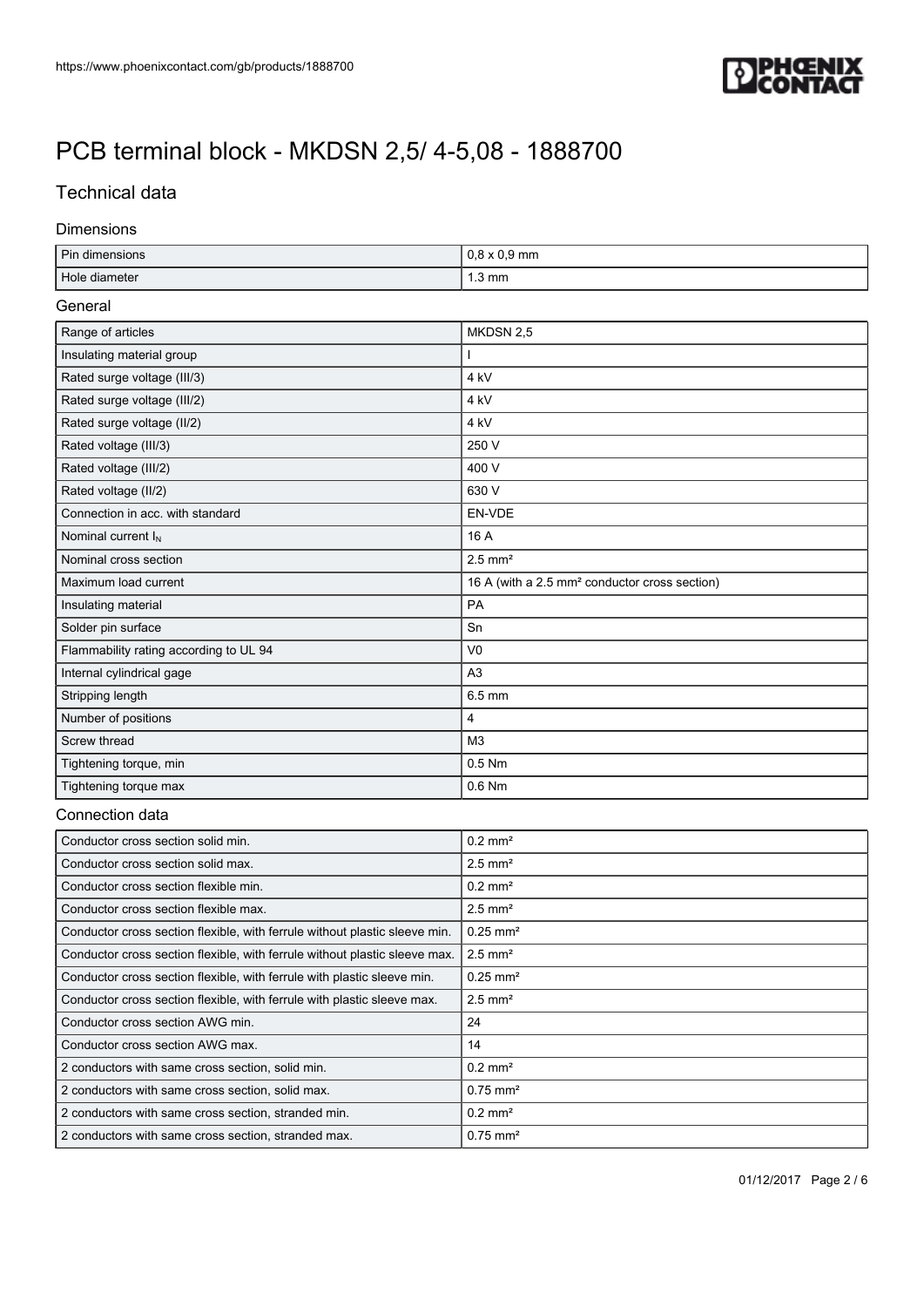

## Technical data

### Connection data

| https://www.phoenixcontact.com/gb/products/1888700                                         |                                                                                                        |
|--------------------------------------------------------------------------------------------|--------------------------------------------------------------------------------------------------------|
|                                                                                            | <b>EDPHŒNIX</b><br>LONTACT                                                                             |
| PCB terminal block - MKDSN 2,5/ 4-5,08 - 1888700                                           |                                                                                                        |
| <b>Technical data</b>                                                                      |                                                                                                        |
| Connection data                                                                            |                                                                                                        |
| 2 conductors with same cross section, stranded, ferrules without plastic                   | $0.25$ mm <sup>2</sup>                                                                                 |
| sleeve, min.<br>2 conductors with same cross section, stranded, ferrules without plastic   | $0.75$ mm <sup>2</sup>                                                                                 |
| sleeve, max.<br>2 conductors with same cross section, stranded, TWIN ferrules with         | $0.5$ mm <sup>2</sup>                                                                                  |
| plastic sleeve, min.<br>2 conductors with same cross section, stranded, TWIN ferrules with | $1.5$ mm <sup>2</sup>                                                                                  |
| plastic sleeve, max.<br><b>Standards and Regulations</b>                                   |                                                                                                        |
| Connection in acc. with standard                                                           | ${\sf EN\text{-}VDE}$                                                                                  |
|                                                                                            | $\ensuremath{\mathsf{CUL}}$                                                                            |
| Flammability rating according to UL 94                                                     | ${\sf V0}$                                                                                             |
| <b>Environmental Product Compliance</b>                                                    |                                                                                                        |
| China RoHS                                                                                 | Environmentally Friendly Use Period = 50                                                               |
|                                                                                            | For details about hazardous substances go to tab "Downloads",<br>Category "Manufacturer's declaration" |
| Drawings                                                                                   |                                                                                                        |
|                                                                                            |                                                                                                        |
| Drilling diagram                                                                           | Dimensional drawing                                                                                    |
| 2,54<br>5,08                                                                               | 9,5<br>$a + 5,08$                                                                                      |
|                                                                                            |                                                                                                        |
|                                                                                            | $\overline{5}$                                                                                         |
| 4,75                                                                                       |                                                                                                        |
|                                                                                            | 3,5                                                                                                    |
| $+1$ <sup>1,3</sup>                                                                        | 4,75<br>2,54<br>5,08                                                                                   |
|                                                                                            | a                                                                                                      |
|                                                                                            |                                                                                                        |
|                                                                                            |                                                                                                        |
|                                                                                            |                                                                                                        |
|                                                                                            |                                                                                                        |
|                                                                                            |                                                                                                        |
|                                                                                            |                                                                                                        |
|                                                                                            |                                                                                                        |
|                                                                                            |                                                                                                        |
|                                                                                            |                                                                                                        |
|                                                                                            |                                                                                                        |

### Standards and Regulations

| Connection in acc. with standard       | EN-VDE         |
|----------------------------------------|----------------|
|                                        | CUL            |
| Flammability rating according to UL 94 | V <sub>0</sub> |

#### Environmental Product Compliance

| China RoHS | Environmentally Friendly Use Period = 50                                                               |
|------------|--------------------------------------------------------------------------------------------------------|
|            | For details about hazardous substances go to tab "Downloads",<br>Category "Manufacturer's declaration" |

## Drawings

Drilling diagram



### Dimensional drawing

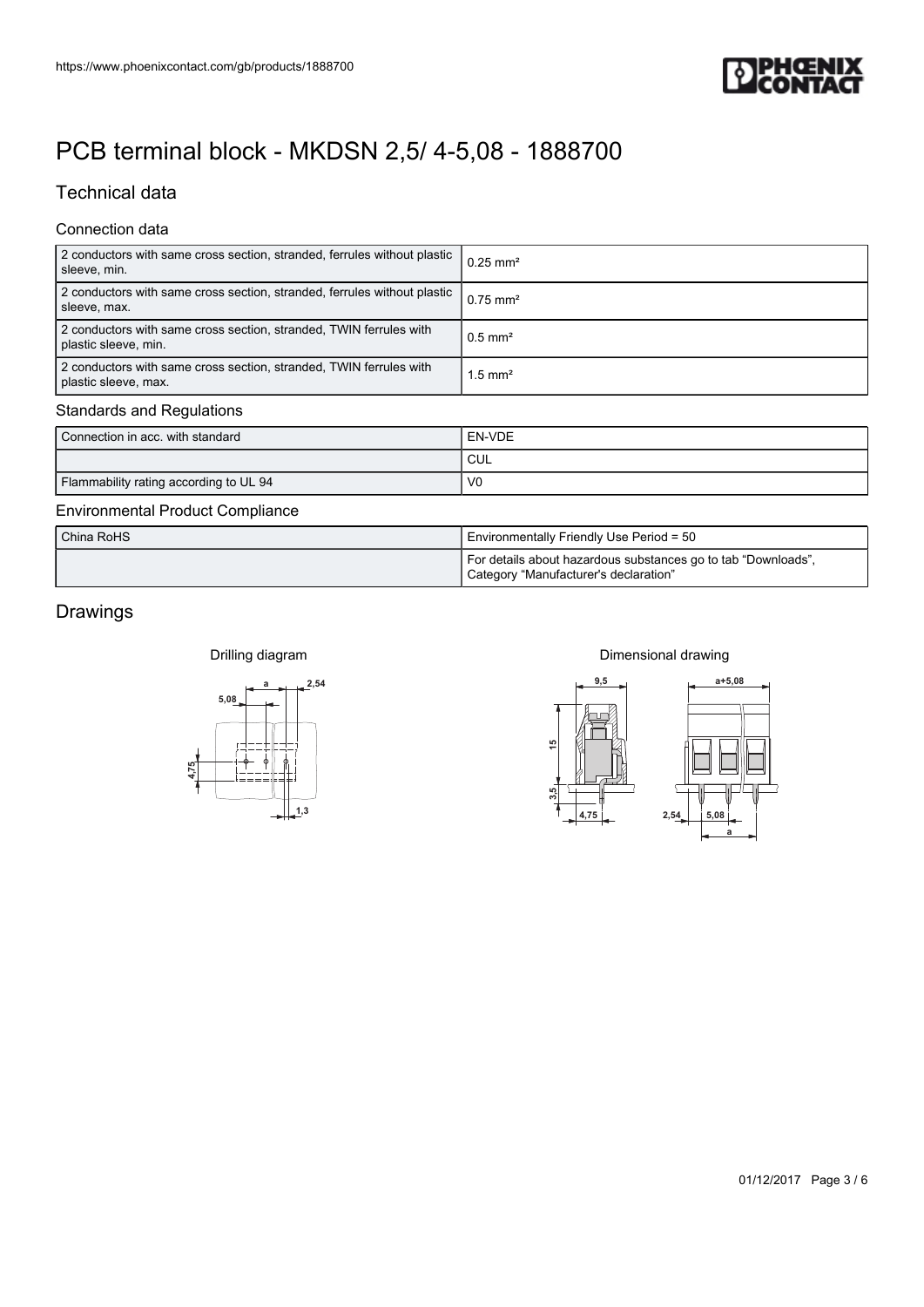



## **Classifications**

### eCl@ss

| eCl@ss 4.0 | 27141109 |
|------------|----------|
| eCl@ss 4.1 | 27141109 |
| eCl@ss 5.0 | 27141190 |
| eCl@ss 5.1 | 27141190 |
| eCl@ss 6.0 | 27261101 |
| eCl@ss 7.0 | 27440401 |
| eCl@ss 8.0 | 27440401 |
| eCl@ss 9.0 | 27440401 |

### ETIM

| ETIM 3.0        | EC001121  |
|-----------------|-----------|
| <b>ETIM 4.0</b> | EC002643  |
| ETIM 5.0        | LEC002643 |
| ETIM 6.0        | EC002643  |

### UNSPSC

| UNSPSC 6.01          | 30211801 |
|----------------------|----------|
| <b>UNSPSC 7.0901</b> | 39121432 |
| UNSPSC 11            | 39121432 |
| <b>UNSPSC 12.01</b>  | 39121432 |
| UNSPSC 13.2          | 39121432 |

## Approvals

Approvals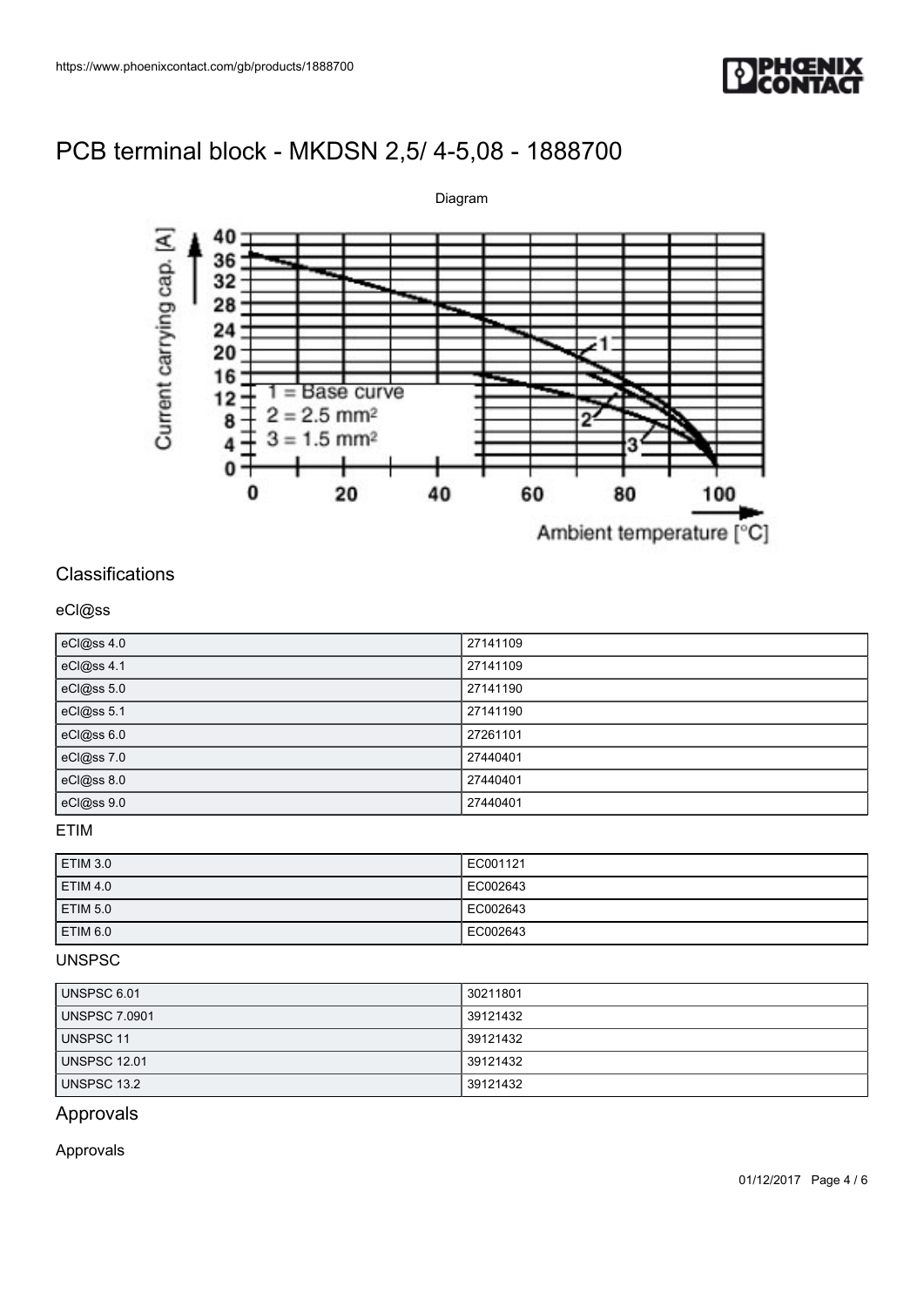

## Approvals

#### Approvals

VDE Gutachten mit Fertigungsüberwachung / EAC / cULus Recognized

Ex Approvals

### Approval details

| VDE Gutachten mit<br>Fertigungsüberwachung | <b>VDE</b> | http://www.vde.com/en/Institute/OnlineService/<br>VDE-approved-products/Pages/Online-Search.aspx | 40018557 |
|--------------------------------------------|------------|--------------------------------------------------------------------------------------------------|----------|
|                                            |            |                                                                                                  |          |
| mm <sup>2</sup> /AWG/kcmil                 |            | $0.2 - 2.5$                                                                                      |          |
| Nominal current IN                         |            | 24 A                                                                                             |          |
| Nominal voltage UN                         |            | 250 V                                                                                            |          |

| EAC | EAC | B.01742 |
|-----|-----|---------|
|-----|-----|---------|

| cULus Recognized<br>$\epsilon$ <sub>Us</sub> |         | http://database.ul.com/cgi-bin/XYV/template/LISEXT/1FRAME/index.htm E60425-19770427 |
|----------------------------------------------|---------|-------------------------------------------------------------------------------------|
|                                              | в       | l D                                                                                 |
| mm <sup>2</sup> /AWG/kcmil                   | $30-12$ | 30-12                                                                               |
| Nominal current IN                           | 20 A    | l 10 A                                                                              |
| Nominal voltage UN                           | 300 V   | 300 V                                                                               |

## Accessories

#### Accessories

Bridge

[Insertion bridge - EBP 2- 5 - 1733169](https://www.phoenixcontact.com/gb/products/1733169)



Insertion bridge, fully insulated, for connectors with 5.0 or 5.08 mm pitch, no. of positions: 2

Labeled terminal marker